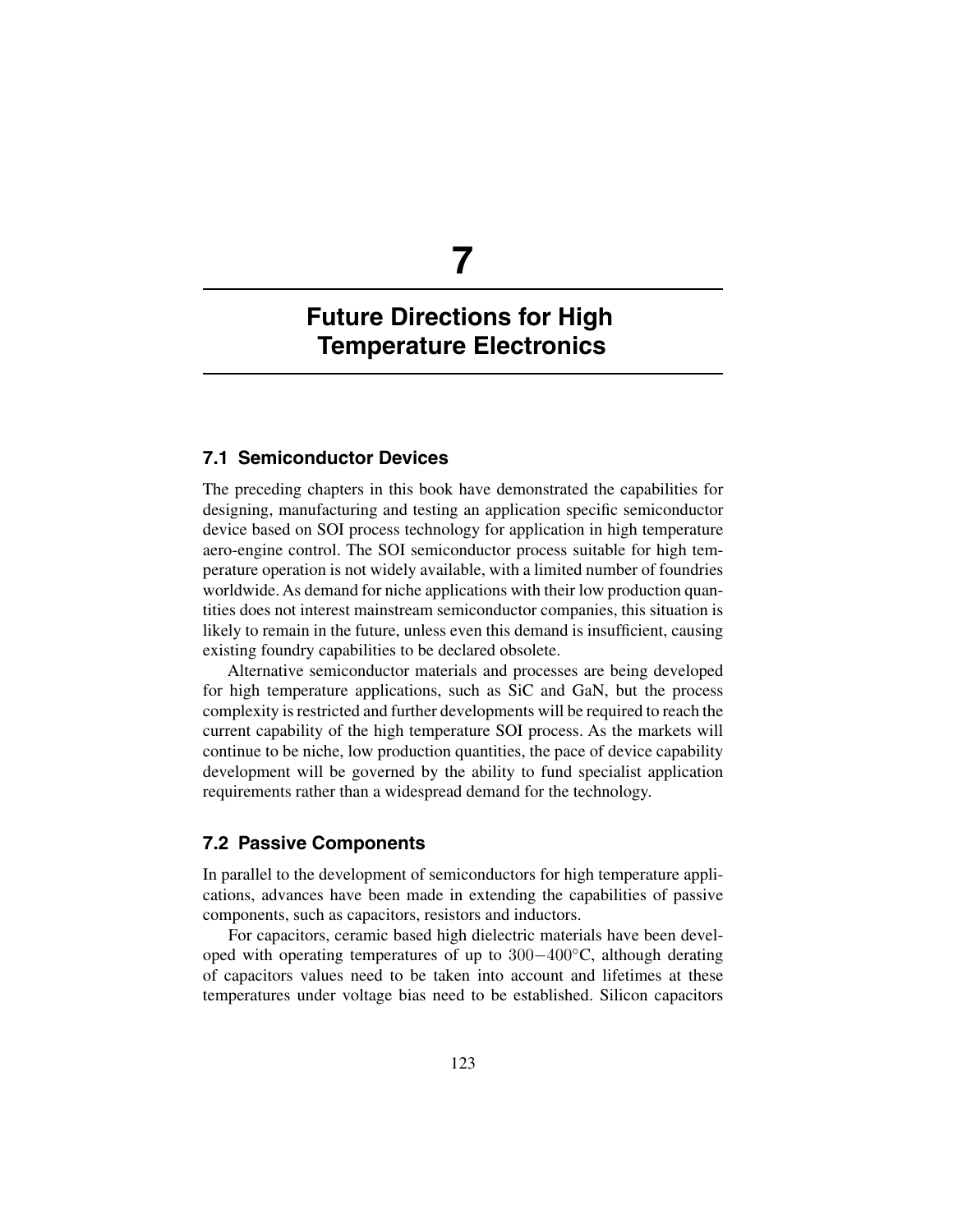#### 124 *Future Directions for High Temperature Electronics*

are also attractive for stability at operating temperatures of up to 250−300◦C. Overall capacitor values at temperatures of  $>250^{\circ}$ C are limited to  $<10 \mu$ F and there does not seem to be many prospects for higher value capacitors operating above this temperature.

For resistors, precision thin film resistors are available for operation up to 250◦C, with temperature limitations imposed by the materials used in the assembly of the resistors, including resistance shifts of the thin film resistor on ageing and deterioration of the high temperature adhesive used to attach the thin film resistor to a ceramic substrate. For general resistors, thick film resistor materials can be relatively stable up to 400◦C. Other passive components, such as inductors, are available from a limited number of suppliers with an upper temperature limit of around 250◦C.

# **7.3 1st and 2nd Level Assembly**

For long-life products, such as required in aero-engine controls, the durability of the materials and connections used in the assembly of systems needs to be established, covering 1st and 2nd level processes. Long-term ageing tests have been carried out at 250<sup>°</sup>C, showing negligible deterioration for ageing periods of up to 1 year, but with predicted lifetimes of 25 years, higher temperature ageing studies to provide accelerated degradation factors are required. Within the demonstration unit, Al-1%Si wires were used to interconnect the ASIC to the metallisations on the package/substrate. Although the wire bonds were stable at 250 $\degree$ C, at temperature exposures of >300 $\degree$ C, the Al based wires would soften and alternative wires such as Au and Pd would need to be examined, along with custom compatible metallisations. For die attach and surface mount passive components, most high temperature adhesives do not provide long term durability at temperatures of  $250^{\circ}$ C and above. Attach with non-organic materials such as Au-Si eutectic, Ag-glass or possibly sintered Ag is recommended. For the 2nd level assembly processes, high melting point Pb based solders are used, although there is interest in developing Pb free alternatives, but there are few materials available capable of operating above 250◦C.

## **7.4 Custom Metallisations**

High temperature devices and components are normally supplied with a standard metallisation, based on the accepted practices of the manufacturer.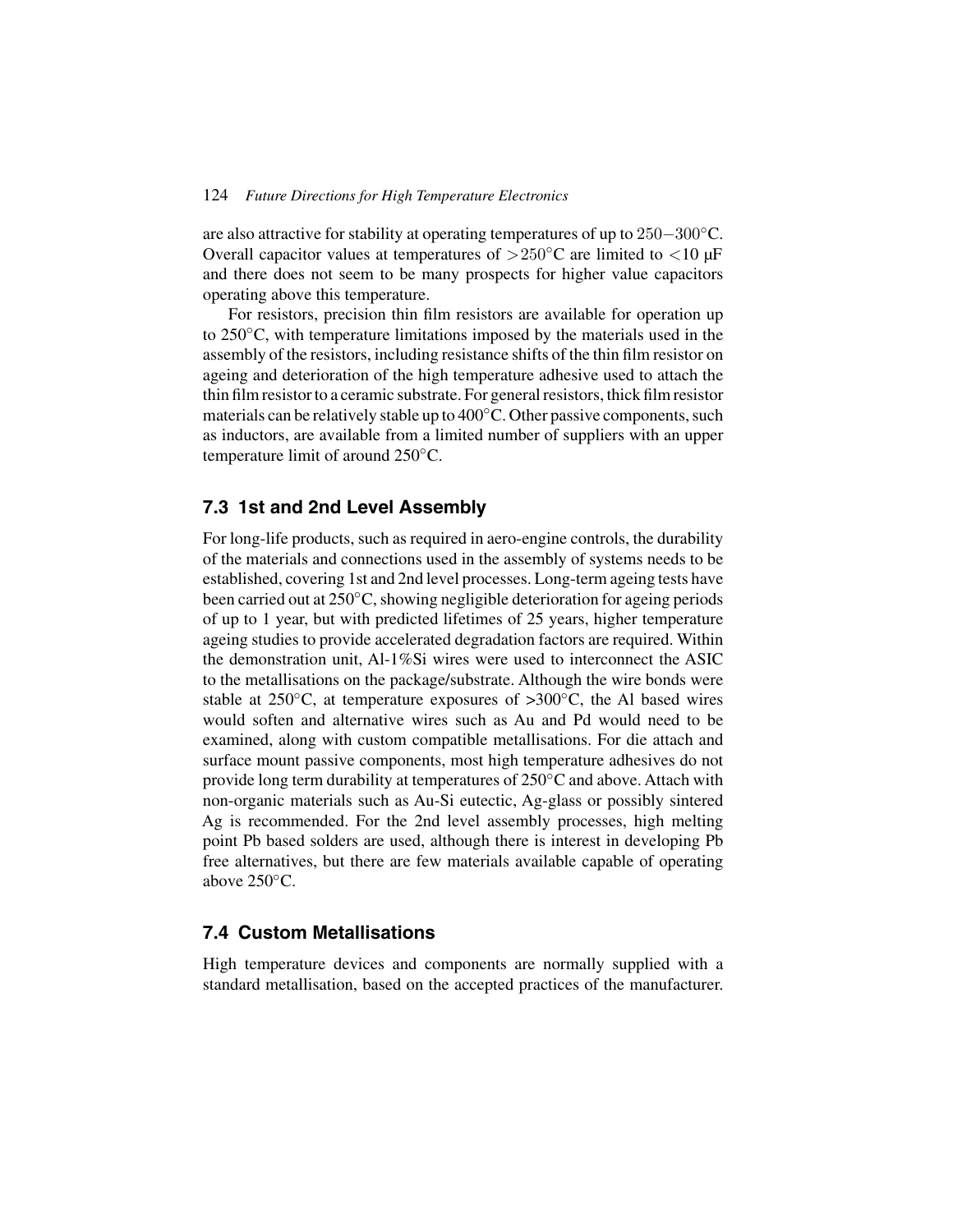These metallisations are not always the most suitable for high temperature application when the interconnect materials are considered. As a rule of thumb, mono-metallic systems connecting the device/component to the package/substrate are desirable, but rarely achievable and a compromise has to be reached. In addition, diffusion from within the metallisation structure must also be taken into account for possible interaction between the connection and the device/component/substrate/package material, which can cause deterioration over time. It is recommended that device/component/substrate/package metallisations and interconnect systems are thoroughly reviewed to ensure compatibility or to conduct tests where there are doubts about long-term durability. It is possible sometimes to request custom metallisations from the device/component/package/substrate supplier, normally with a price penalty and subject to Minimum Order Quantities.

# **7.5 EMI/Lightning Protection**

Alongside the specific devices and components for high temperature aeroengine control systems, protection against transients caused by EMI and lightning strikes must be catered for.At present, there is a dearth of components that can fulfil this function. Specialist devices (normally based on SiC) are in development at the major aero-engine manufacturers, although these devices are not yet proven and qualified. Until devices become available, EMI/Lightning protection will need to be provided away from the hot zone containing the engine control system, with additional costs, weight and losses of cabling.

# **7.6 Applications**

The aero-engine control system developed and demonstrated has several common features that could be applied to other multi-sensing systems in different industry sectors, including down-well exploration and monitoring, gas turbine instrumentation, automotive engine and braking control systems and geothermal extraction. Although the environmental requirements for each application are different in detail, the overall design selection will always be based on integration of off-the-shelf components or custom design on silicon through an ASIC. The building blocks used in this ASIC can be reused in other applications, thus cutting down on design time and making the design process less application specific.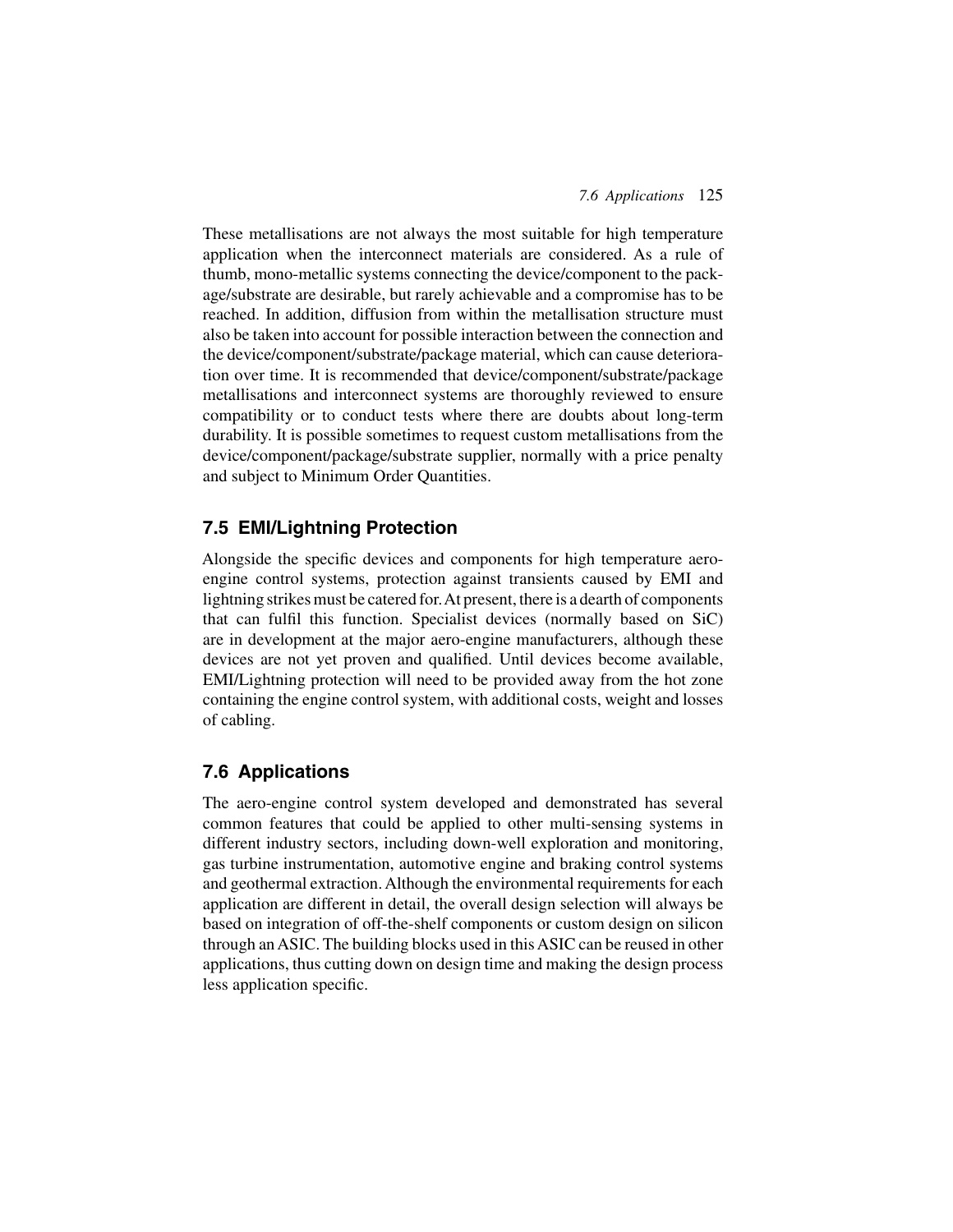## **7.7 Commercial/Environmental Factors**

#### **7.7.1 Market Size**

The market size for high temperature electronics based on aerospace and down-well applications has been growing gradually for many years. Although this growth in applications is positive, it is insufficient to attract significant interest from the major semiconductor foundries and supply of devices will remain in the realm from the niche semiconductor manufacturers at relatively high prices. An increase in demand for high temperature semiconductor devices from the automotive sector will broaden the range of foundry capabilities and reduce prices, but not to the extent of commodity prices seen in consumer electronics.

## **7.7.2 Custom vs Discrete Solutions**

The product development cycle in most electronics applications normally involves breadboarding a particular solution using discrete off-the-shelf devices and components mounted onto a printed circuit board, before progressing towards an ASIC if the production quantities justify the design and manufacturing costs against a lower unit cost. In the field of high temperature electronics, the range of off-the-shelf devices is limited and the combination of discrete devices may not satisfy the application requirement. This situation leads towards adoption of custom electronics through an ASIC design earlier in the product development cycle. Design re-use or common building blocks which can easily incorporated into an ASIC will reduce the design time and costs, but there are no current examples of a high temperature gate array approach, where customisation takes place within the top metal layers during ASIC manufacture. Multi-Project Wafers are also not that common, as new high temperature designs are sporadic and the high value nature of projects in aerospace and down-well applications will normally justify a dedicated engineering wafer run, which, if successful, can also satisfy initial production quantities.

#### **7.7.3 Integration into Systems**

The connection of the high temperature electronics control unit into the overall system will normally by achieved through a robust connector (e.g. MIL-DTL-38999), some of which can operate up to  $250^{\circ}$ C, with the correct selection of materials. If higher temperature connections into the system are required,